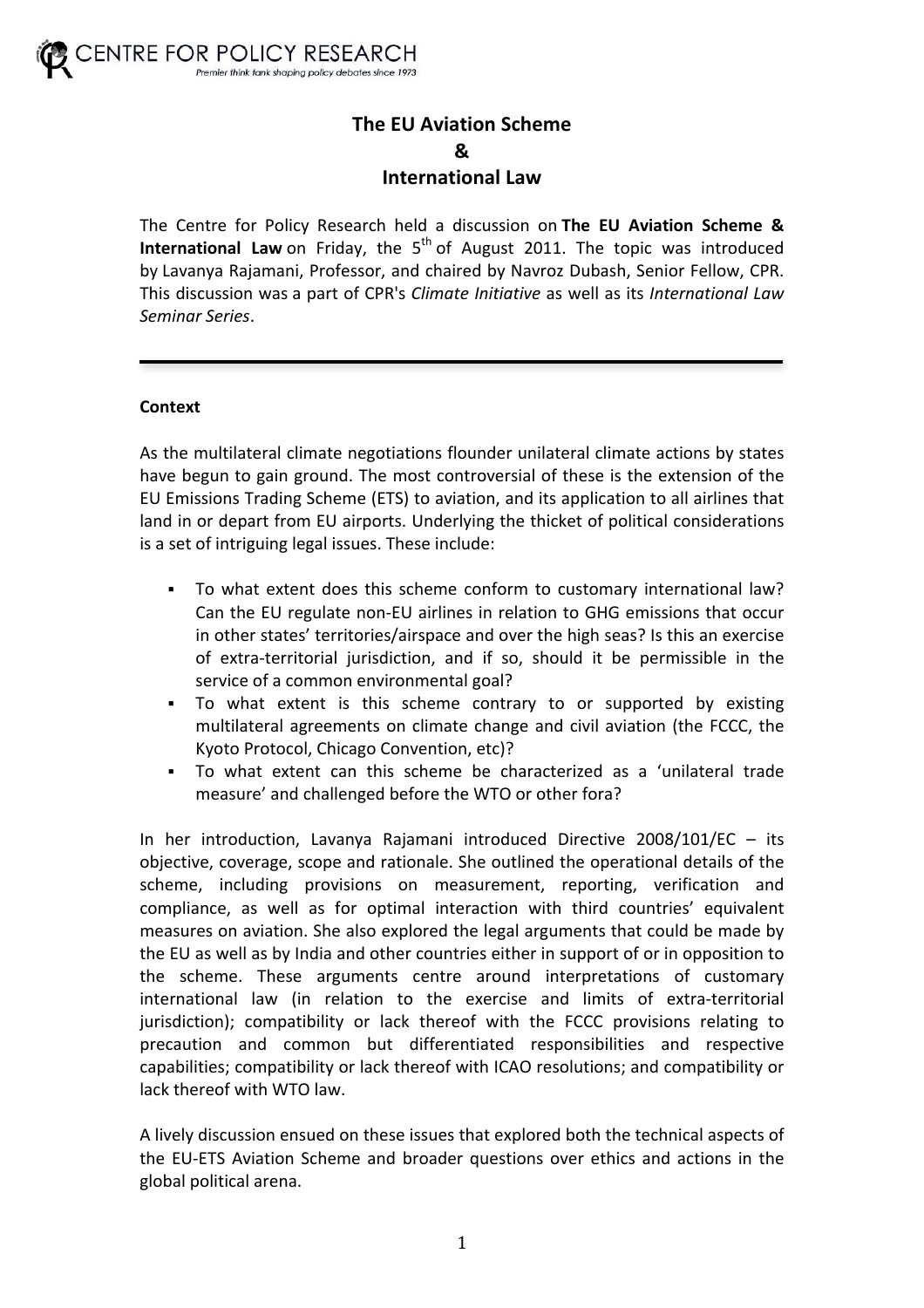# **The EU ETS Aviation Scheme**

Examining the scheme from a technical point of view, the discussants picked up on a few key elements for elaboration. In order to follow a fair and non-discretionary allocation strategy, the total pot of allowances (provided free) is divided between airlines based on revenue per ton kilometre (RTK) over the past year and is therefore proportional to the business of the airline in that year. Baseline calculation for allocation of allowances under the scheme is based on emissions from 2004-2006. Allowances equal to the volume of actual emissions are surrendered by airlines at the end of the year, with any deficits made up for by either purchase from the market (efficient airlines, CDM credits etc.) or participating in an auction. However, it is not mandatory for airlines to participate in the auction. This system benefits efficient airlines (and it was pointed out that Indian airlines are likely to fall under this category) as they sell their extra allowances for profit. This scheme also does not disadvantage new entrants to the market as present RTK is taken into account for determining allowances.

The scheme has direct economic implications for the aviation industry. Over and above the operational cost to ETS compliance (as well as the cost of purchasing any additional credits required) a severe penalty for non-compliance will have to be borne by airlines. There is a statutory civil penalty in the event of a default of EUR 100 per tonne plus the cost of surrendering the allowances that should have been submitted for the previous year's emissions trading period. In view of the likely additional cost burden compared to their competitors outside the EU that are not subject to emissions market based measures airlines have given the scheme a frozen reception. For instance, airlines in the US have brought an action against the EU challenging the legality of the EU-ETS as it applies to the aviation sector.

Many developing countries echo the sentiments of the aviation industry on this development. India has characterized the EU scheme as a 'unilateral trade measure' and threatened a WTO challenge. China is claiming that the energy efficiency requirements it is seeking to impose for its aviation industry are 'equivalent' measures under the EU scheme.

# **Common but Differentiated Responsibilities**

Discussants highlighted that the core objection of developing countries to the scheme was fear of erosion of the principle of 'common but differentiated responsibilities and respective capabilities' enshrined in the UN Framework Convention on Climate Change (UNFCCC). Some participants questioned if through this scheme the EU was trying to redefine differentiation unilaterally, and in the process setting a precedent for others to follow. Some further argued that this scheme could be seen as permitting the EU to determine how developing countries take on mitigation actions in their aviation sector. The Aviation EU-ETS Directive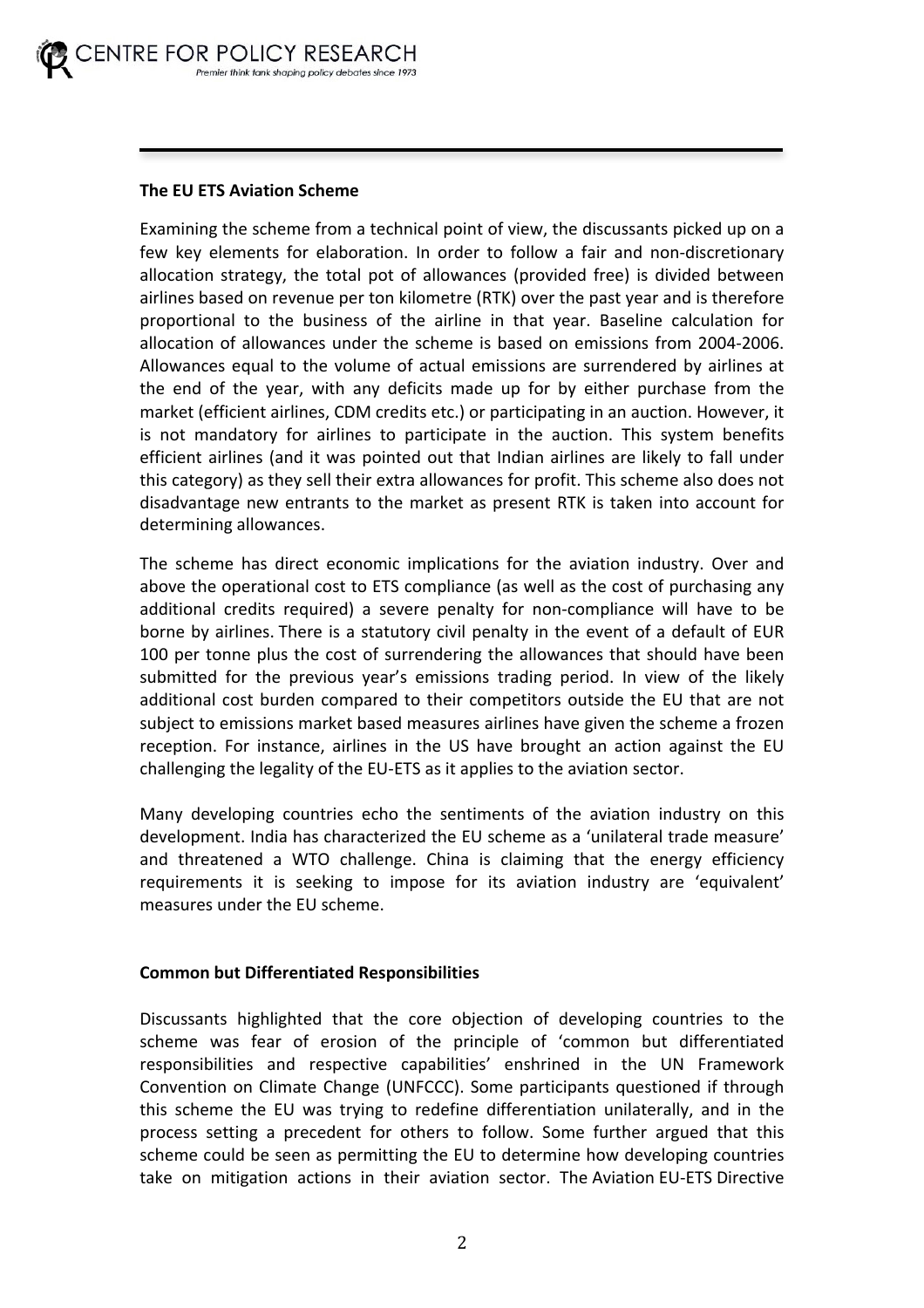allows for the airlines of a country outside the EU to be exempted for flights arriving in the EU if their government adopts 'equivalent' measures to tackle carbon emission reductions from aviation. However, the definition and criteria for determining equivalence remain unclear, even within the European Commission. Further, even if technically the EU does not dictate criteria to countries for determining equivalence, it remains the final arbiter of the equivalence of a country's mitigation plan for aviation as it relates to the scheme.

# **Financial implications**

Discussions focused on the additional revenue the scheme will generate and the likelihood of that being used for funding climate mitigation and adaptation actions in developing countries. Two important concerns were raised in response to this possibility: First, while there is a suggestion in the EU Aviation Directives on the issue, there is no clear and mandatory provision to this effect. Notwithstanding the political will in the EU member states to use this money for climate benefits in developing countries, there is no legal mandate to do so. Some countries (such as the UK) oppose such hypothecation of funds. Thus, there is uncertainty about the use of revenues accruing from this scheme and their deployment for climate purposes. Second, a more contentious issue is around no-net incidence. In its current avatar, it appears that the scheme could use money from developing country airlines to fund climate objectives in their countries, which would mean that developing countries end up paying for their own mitigation and adaptation. This goes against the concept of no net incidence on developing countries that Non-Annex I countries have held on to in negotiations over levies on international transport.

Related to this, questions were also raised about the use of certified emission reductions (CERs) for the EU-ETS in a post-2012 context. Discussants pointed out that new European restrictions coming into force will severely limit the eligibility of CER offset credits in the EU-ETS. This will constrict the market, as well as make it difficult for developing country airlines to choose to comply with the scheme by primarily using CERs generated in their country. There are also likely to be restrictions on the use of CERs from particular projects (such as HFC $_{23}$  or other industrial gas projects).

In response to this concern, it was highlighted that this scheme was not discriminatory to developing countries as 90% of the scheme would be paid for by European airlines. Further, the only people in developing countries who would end up paying higher prices are the upper and middle classes making frequent international trips.

# **Concerns over unilateralism**

Underpinning this discussion was a larger concern over the use of unilateral instruments over multilateral ones in international relations. Legal experts pointed out that although the ICAO permits market-based approaches it emphasizes the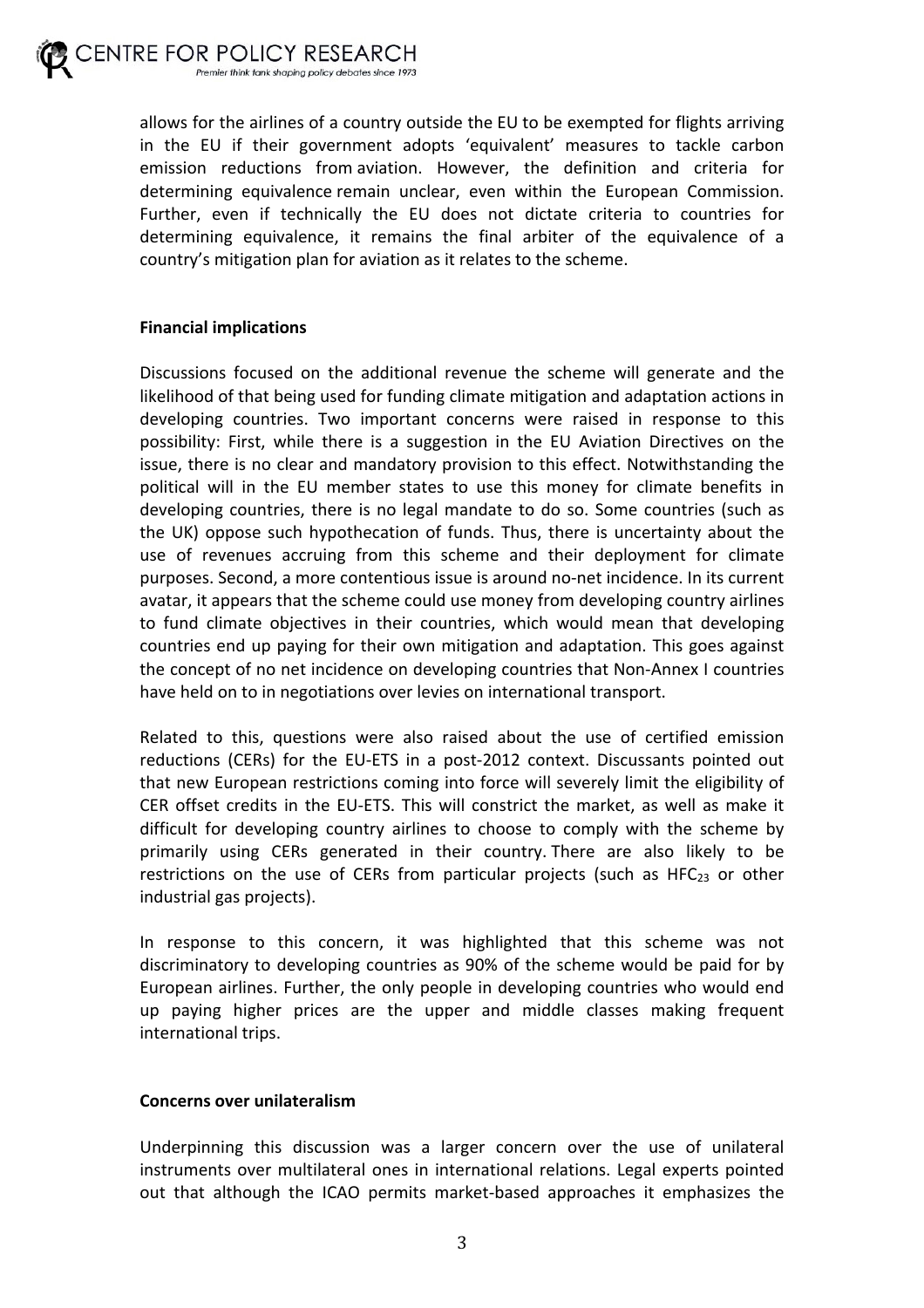

need for 'mutual agreement' in imposing and implementing these. Aviation and maritime sectors require global measures to tackle the question of mitigation. UNFCCC delegated responsibility for managing aviation emission to ICAO. ICAO passed this on to States: An ICAO resolution allowed signatories to integrate aviation into their trading schemes. This 'carve out' approach has provided a justification for the scheme. However, the ICAO resolution clearly highlighted the need for any such action to be based on mutual agreement. This qualification has clearly not been followed in this case. Without a broad-based multilateral consensus on this scheme it would be difficult for the EU to justify extending such a policy to airlines of other countries in so far as it relates to fuel used and GHG emissions in non-EU airspace. In response to this, some participants felt that this scheme could possibly create incentives for others to scale up their ambition on tackling emissions from international transport.

The issue of this scheme being an example of extra territorial jurisdiction was also explored. Some argued that extra territorial jurisdiction can be exercised by the EU based on the 'effects' doctrine, which permits the exercise of jurisdiction over the extra territorial activities of foreigners which produce economic effects within their territory.

#### **Effectiveness**

A serious question was raised about the effectiveness of this scheme in making a significant contribution to reducing GHGs. The scheme may force airlines to buy new, more efficient aircrafts even as they discard fully functional old ones. This approach disregards the amount of manufacturing energy and energy locked-up in the older aircrafts while calculating net emissions. Further, penalizing short-haul as opposed to long-haul aviation would be more efficient. But the scheme is counterintuitive in this sense.

#### **Scope for challenge**

Given the many concerns that developing countries have about this scheme, should they wish to challenge its legitimacy what options stand open in front of them? While some questioned whether WTO could be an appropriate forum for dealing with this issue, others argued that this scheme could be challenged at the WTO. This tax on 'services' could easily be translated into a tax on 'goods'. This is possibly in violation of Art 2.1 of the WTO. Art 2.2 (a) states that the a country is allowed to impose taxes on imported goods, as long as there are equivalent taxes on same goods manufactured within its territory. This implies that unless the EU imposes taxes on relevant goods, this scheme could be seen as discriminatory.

There are certain exemptions for LDCs at the WTO, however, there is no such exemptions under this scheme. For instance, Ethiopian Airlines is a large fleet, from an LDC, which would be treated at par with a fleet from the US with comparable